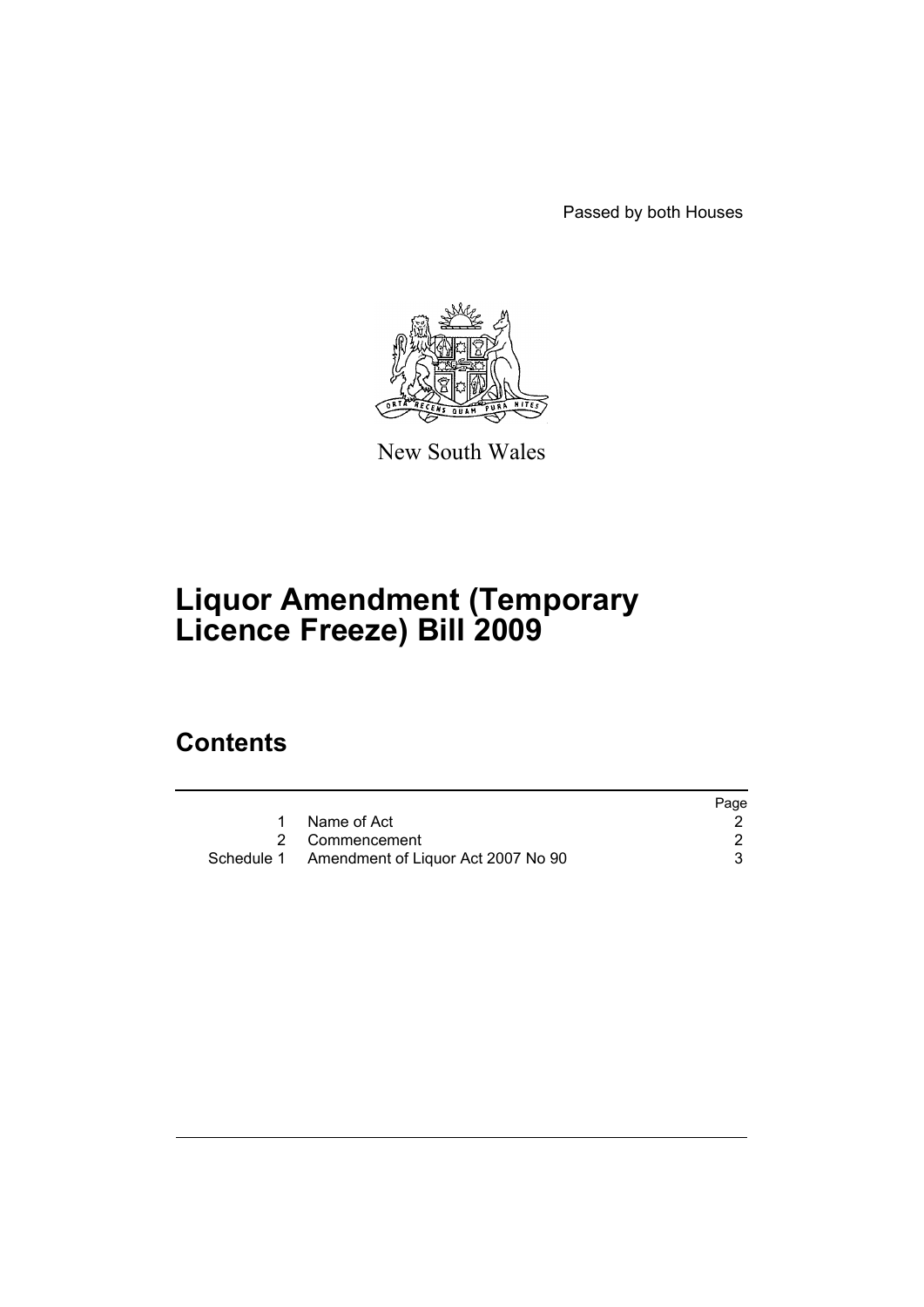*I certify that this public bill, which originated in the Legislative Assembly, has finally passed the Legislative Council and the Legislative Assembly of New South Wales.*

> *Clerk of the Legislative Assembly. Legislative Assembly, Sydney, , 2009*



New South Wales

# **Liquor Amendment (Temporary Licence Freeze) Bill 2009**

Act No , 2009

An Act to amend the *Liquor Act 2007* to restrict the granting of liquor licences and other liquor-related authorisations in certain precincts; and for other purposes.

*I have examined this bill and find it to correspond in all respects with the bill as finally passed by both Houses.*

*Assistant Speaker of the Legislative Assembly.*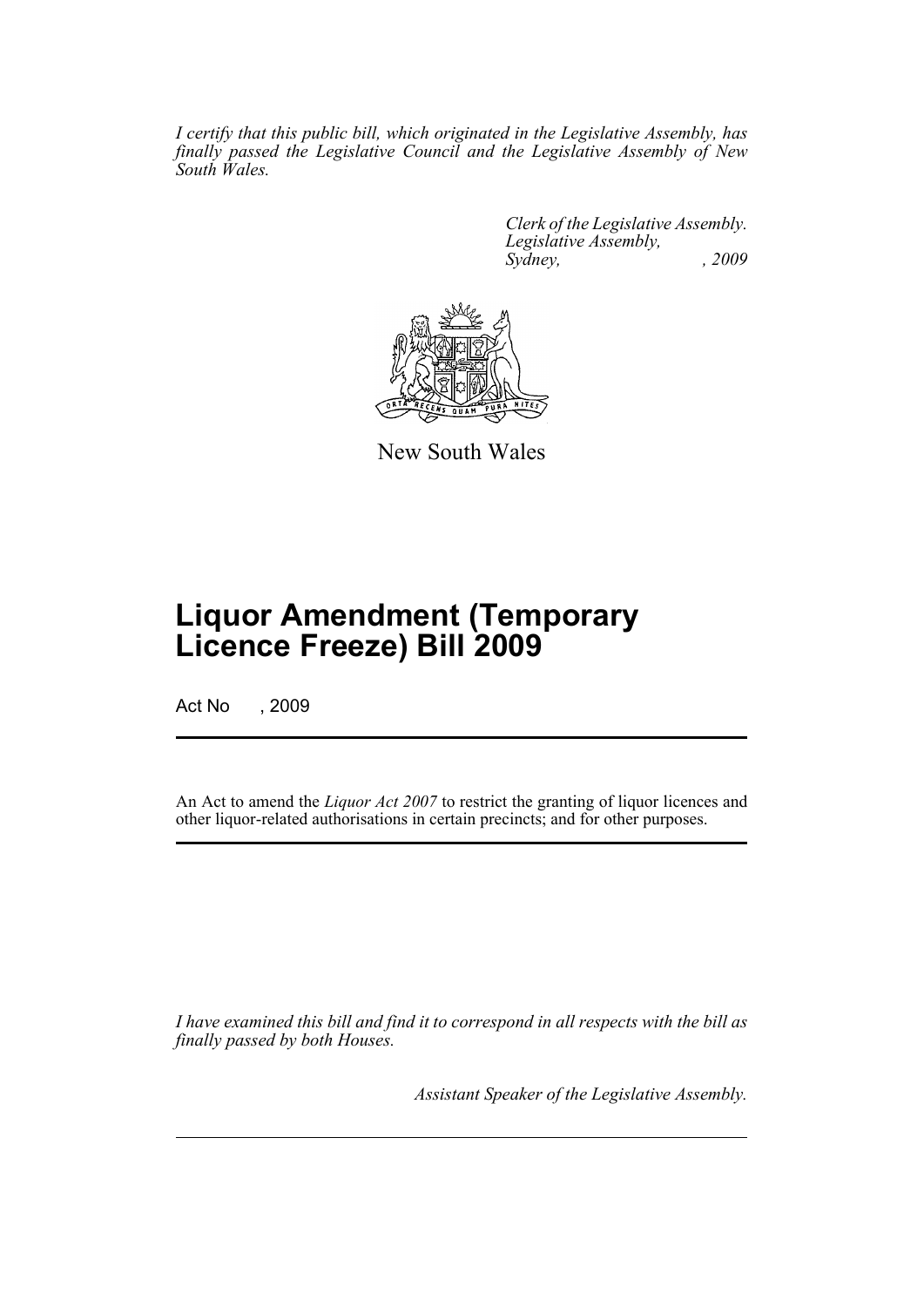# <span id="page-2-0"></span>**The Legislature of New South Wales enacts:**

# **1 Name of Act**

This Act is the *Liquor Amendment (Temporary Licence Freeze) Act 2009*.

# <span id="page-2-1"></span>**2 Commencement**

This Act commences on the date of assent to this Act.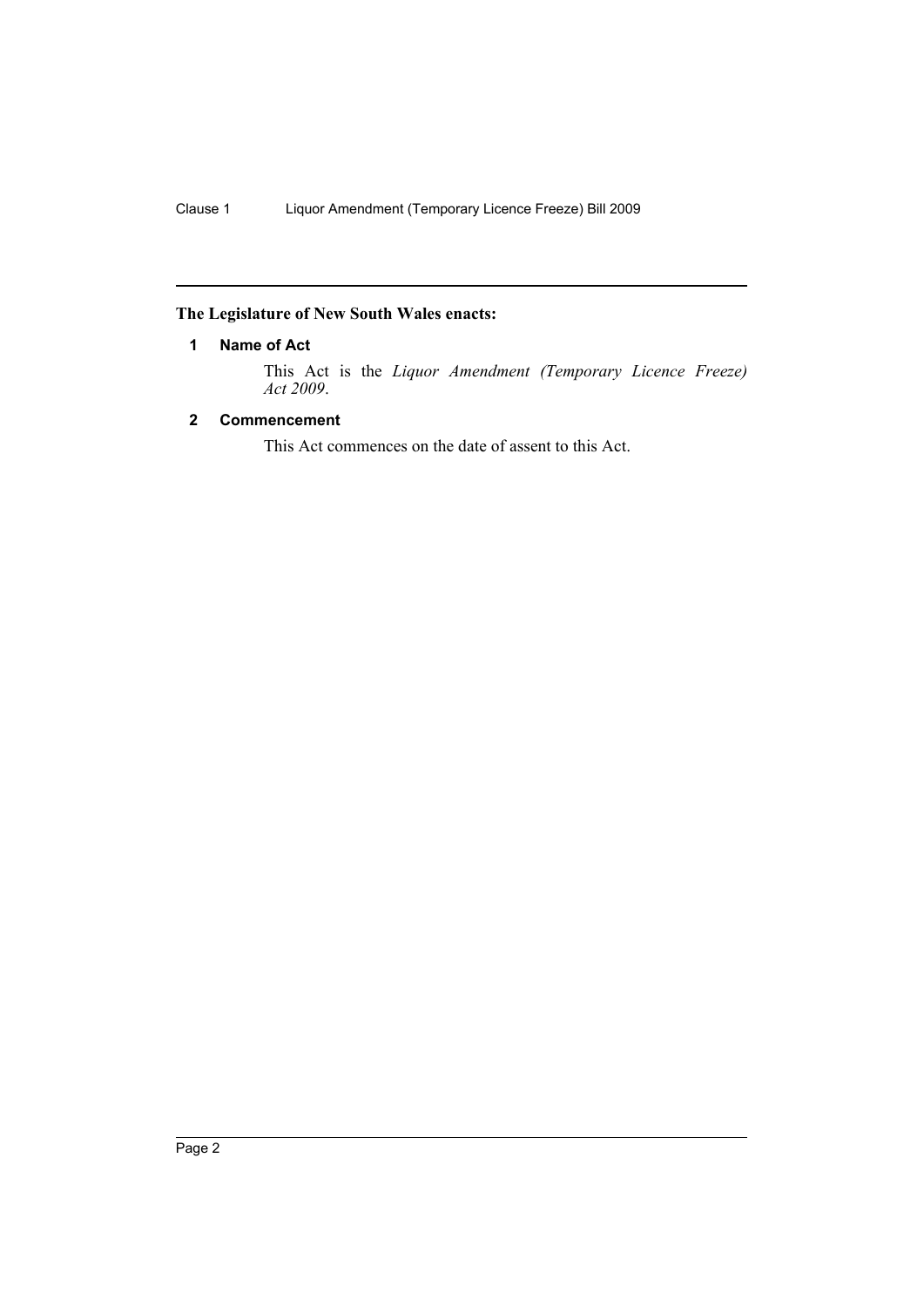Amendment of Liquor Act 2007 No 90 Schedule 1

# <span id="page-3-0"></span>**Schedule 1 Amendment of Liquor Act 2007 No 90**

# **[1] Part 4, Division 1A**

Insert after Division 1:

# **Division 1A Temporary freeze on licences and other authorisations**

## **47A Definitions**

- (1) In this Division:
	- *freeze period* means the period:
	- (a) starting on the commencement of this section, and
	- (b) ending on 24 June 2010 (or such later date as may be prescribed by the regulations before the end of the freeze period).

*freeze precinct* means a precinct described in Schedule 5. *subject premises* means any premises situated wholly or partly in a freeze precinct.

- (2) For the purposes of this Division and Schedule 5:
	- (a) a precinct that is described by reference to specified streets is taken to include all the premises on those streets, and
	- (b) premises are taken to be on a street if:
		- (i) the street address of the premises includes the name of the street, or
		- (ii) the premises front or back onto, or abut, the street, or
		- (iii) the premises can be entered from the street, or
		- (iv) the regulations provide that the premises are situated in the immediate vicinity of the street.
- (3) A reference in this Division:
	- (a) to a public entertainment venue does not (except where otherwise expressly provided) include a reference to a cinema or theatre, and
	- (b) to a producer/wholesaler licence is a reference to such a licence only to the extent that the licence authorises, or would authorise, the sale of liquor by retail (other than the retail sale of liquor at a wine show or a producers' market or fair in accordance with section 33 (1) (d) or (e)).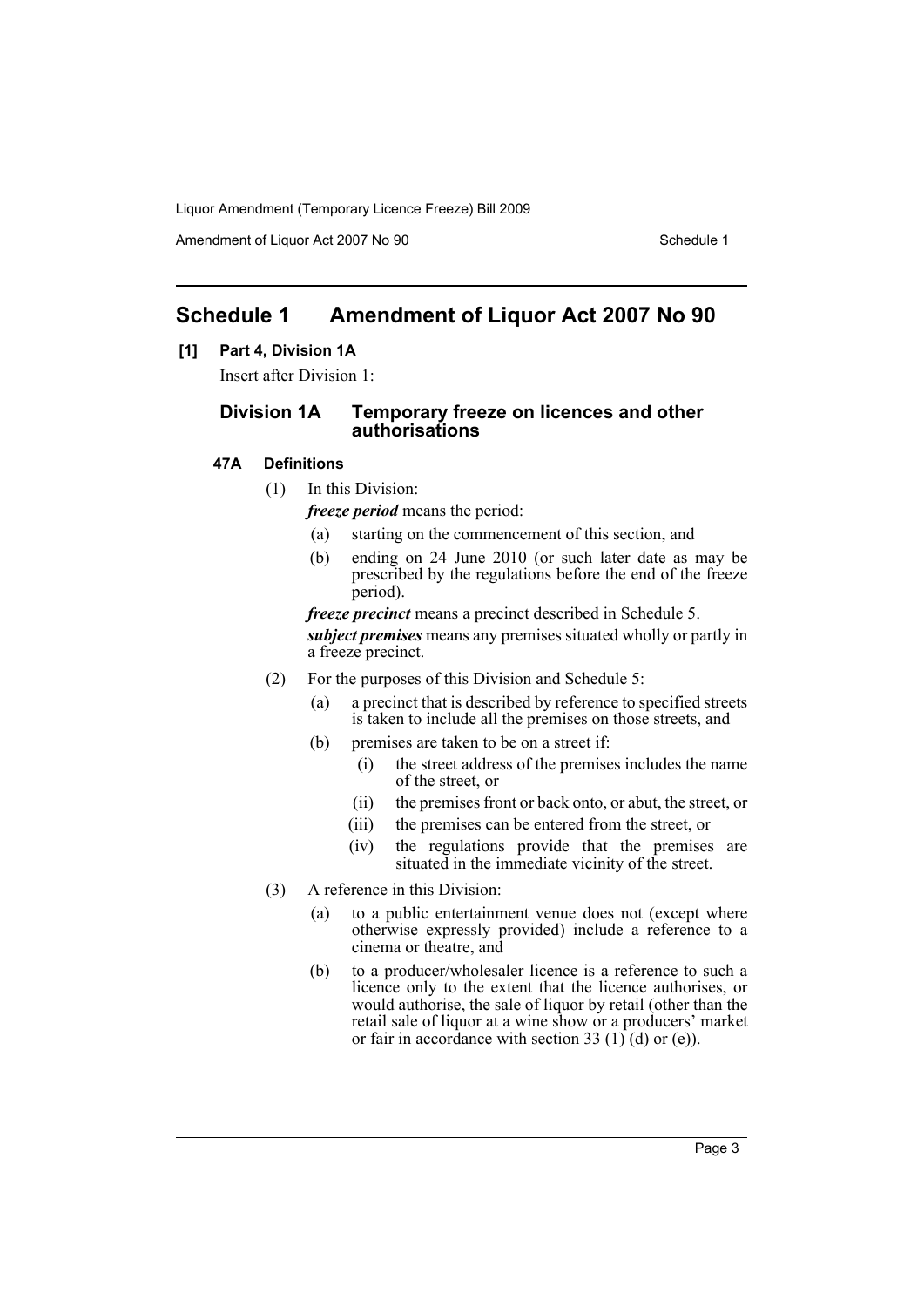Schedule 1 Amendment of Liquor Act 2007 No 90

#### **47B Restrictions on granting new licences**

- (1) During the freeze period, the following types of licences must not be granted for subject premises:
	- (a) hotel licence,
	- (b) club licence,
	- (c) on-premises licence that relates to a public entertainment venue,
	- (d) packaged liquor licence,
	- (e) producer/wholesaler licence.
- (2) During the freeze period, the Authority must not grant an on-premises licence (other than an on-premises licence referred to in subsection (1) (c)) for subject premises if the Authority is satisfied that the granting of the licence is likely to result in an increase in the number of persons who enter the freeze precinct in which the premises are situated principally to consume alcohol.

#### **47C Restrictions on granting extended trading authorisations**

During the freeze period:

- (a) an extended trading authorisation (other than an extended trading authorisation referred to in paragraph (c)) must not be granted in relation to subject premises, and
- (b) an extended trading authorisation applying to subject premises must not be varied so as to increase the trading hours of the premises, and
- (c) the Authority must not grant an extended trading authorisation in relation to subject premises so as to authorise the sale or supply of liquor on the premises for a special occasion that takes place on a specified date, and not on a regular basis, if the Authority is satisfied that the granting of the authorisation is likely to result in:
	- (i) an increase in the number of persons who enter the freeze precinct in which the premises are situated principally to consume alcohol, or
	- (ii) an increase in the patron capacity of the premises.

#### **47D Restrictions on varying or revoking licence conditions**

(1) During the freeze period, the conditions to which a licence is subject, being a licence to which this section applies that is held in respect of subject premises, must not be varied or revoked if any such variation or revocation would result in an increase in the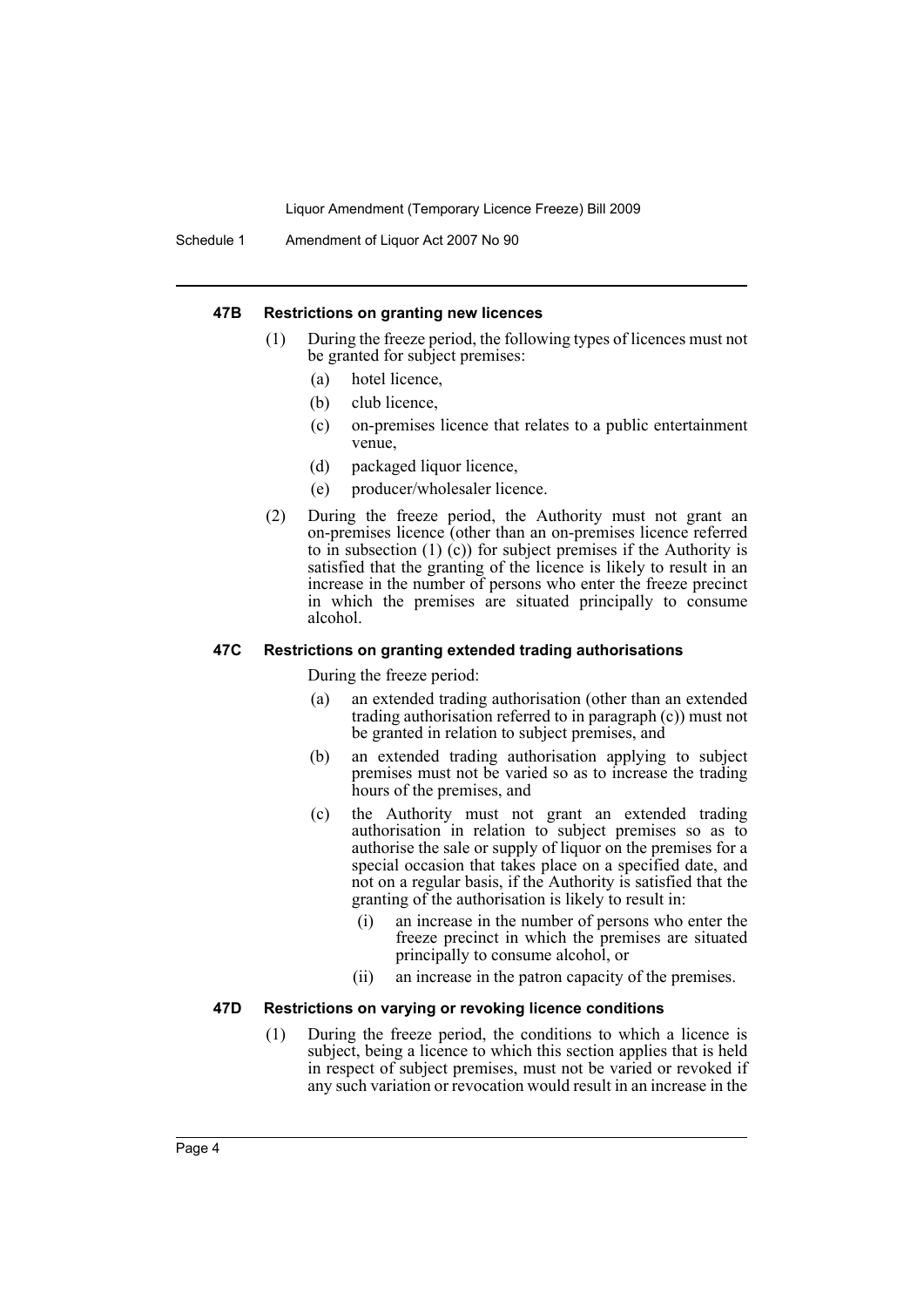Amendment of Liquor Act 2007 No 90 Schedule 1

trading hours of the subject premises. This subsection does not, however, prevent the granting of an extended trading authorisation as referred to in section 47C (c).

- (2) Without limiting the operation of subsection (1), the Authority must not, during the freeze period, take action under any other provision of this Act to vary or revoke the conditions to which a licence is subject, being a licence to which this section applies that is held in respect of subject premises, if the Authority is satisfied that the variation or revocation of the condition is likely to result in:
	- (a) an increase in the number of persons who enter the freeze precinct in which the premises are situated principally to consume alcohol, or
	- (b) an increase in the patron capacity of the premises.
- (3) This section applies to the following types of licences:
	- (a) hotel licence,
	- (b) club licence,
	- (c) on-premises licence that relates to a public entertainment venue (including a cinema or a theatre),
	- (d) on-premises licence that relates to a restaurant,
	- (e) packaged liquor licence,
	- (f) producer/wholesaler licence.

### **47E Restrictions on granting authorisations under section 24 (3)**

- (1) During the freeze period, an authorisation under section 24 (3) must not be granted in relation to subject premises for which any of the following types of licences is held:
	- (a) on-premises licence that relates to a public entertainment venue,
	- (b) on-premises licence that relates to a restaurant.
- (2) During the freeze period, the Authority must not grant an authorisation under section 24 (3) in relation to subject premises for which an on-premises licence is held (other than an on-premises licence referred to in subsection (1)) if the Authority is satisfied that the granting of the authorisation is likely to result in:
	- (a) an increase in the number of persons who enter the freeze precinct in which the premises are situated principally to consume alcohol, or
	- (b) an increase in the patron capacity of the premises.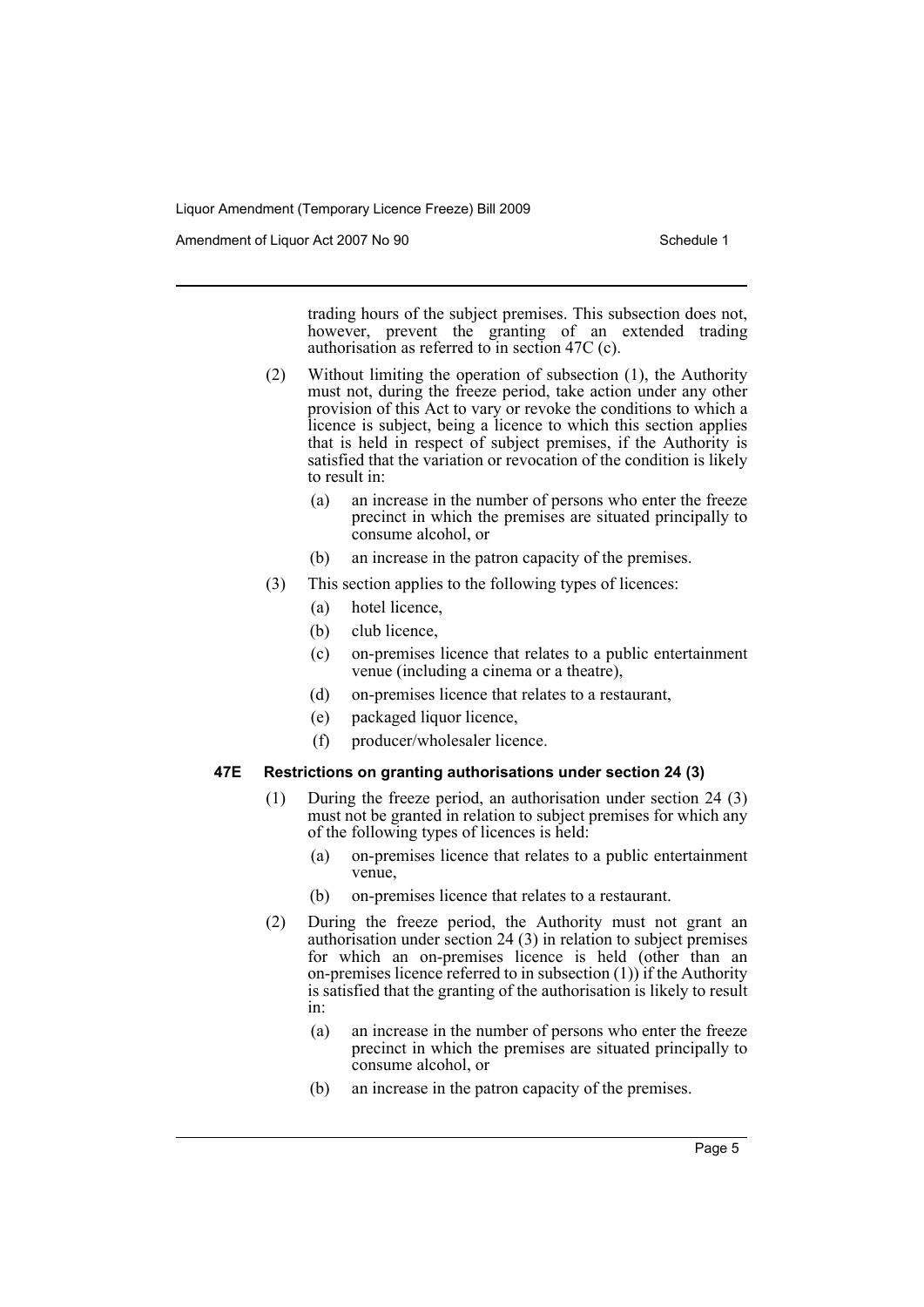Schedule 1 Amendment of Liquor Act 2007 No 90

#### **47F Restrictions on approving licence removals**

#### (1) **Removal of licence from premises situated outside of freeze precinct**

During the freeze period, the removal of any of the following types of licences must not be approved if the licence would be removed to subject premises from premises that are not situated in the freeze precinct in which the subject premises are situated:

- (a) hotel licence,
- (b) club licence,
- (c) on-premises licence that relates to a public entertainment venue,
- (d) packaged liquor licence,
- (e) producer/wholesaler licence.
- (2) During the freeze period, the Authority must not approve the removal of an on-premises licence (other than an on-premises licence that relates to a public entertainment venue) to subject premises from premises that are not situated in the freeze precinct in which the subject premises are situated if the Authority is satisfied that:
	- (a) the removal of the licence to the subject premises is likely to result in an increase in the number of persons who enter the freeze precinct in which the subject premises are situated principally to consume alcohol, or
	- (b) the patron capacity of the subject premises will be more than the patron capacity of the premises from which the licence would be removed.

#### (3) **Removal of licence between premises in same freeze precinct**

During the freeze period, the Authority must not approve the removal of a licence, being a licence to which this subsection applies, to subject premises from other premises situated in the same freeze precinct in which the subject premises are situated if the Authority is satisfied that:

- (a) the removal of the licence to the subject premises is likely to result in an increase in the number of people who enter the freeze precinct in which the subject premises are situated principally to consume alcohol, or
- (b) the patron capacity of the subject premises will be more than the patron capacity of the premises from which the licence would be removed.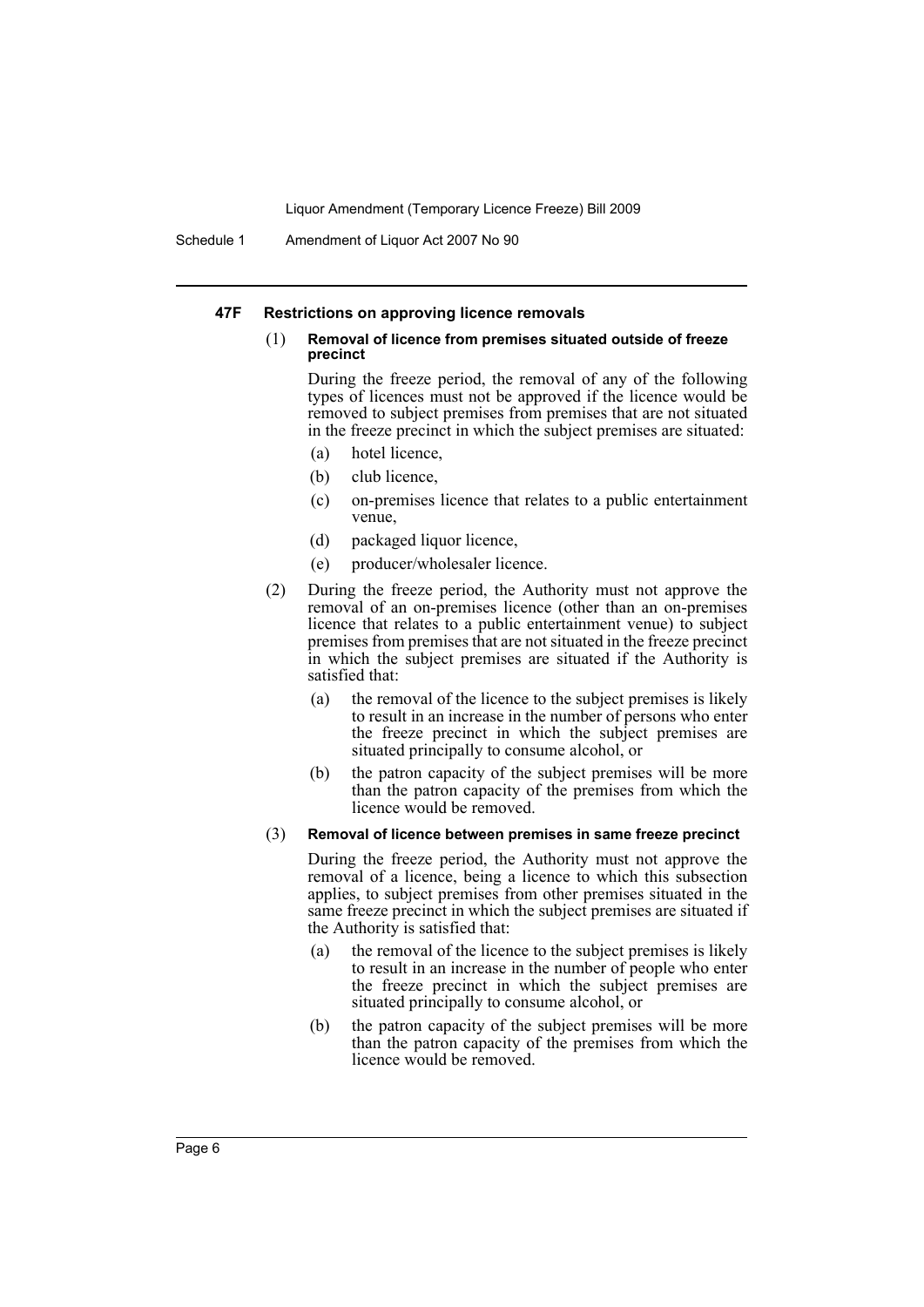Amendment of Liquor Act 2007 No 90 Schedule 1

- (4) Subsection (3) applies to the following types of licences:
	- (a) hotel licence,
	- (b) club licence,
	- (c) on-premises licence,
	- (d) packaged liquor licence,
	- (e) producer/wholesaler licence.

## **47G Restrictions on changing boundaries of premises**

- (1) During the freeze period, the Authority must not change the specified boundaries (as referred to in section 94) of subject premises to which this subsection applies if the Authority is satisfied that the change in the boundaries of the premises is likely to result in:
	- (a) an increase in the number of people who enter the freeze precinct in which the subject premises are situated principally to consume alcohol, or
	- (b) an increase in the patron capacity of the subject premises.
- (2) Subsection (1) applies to subject premises in respect of which any of the following types of licences is held:
	- (a) hotel licence,
	- (b) club licence,
	- (c) on-premises licence,
	- (d) packaged liquor licence,
	- (e) producer/wholesaler licence.
- (3) Without limiting subsection (1), the specified boundaries of any licensed premises to which a producer/wholesaler licence relates (being a producer/wholesaler licence to which section 35 applies) must not, during the freeze period, be changed if the change would result in the licensed premises being situated in a freeze precinct.

# **47H Restrictions on licence conditions imposed by Director-General**

(1) During the freeze period, the Director-General of Communities NSW must not, except in such cases as the Director-General considers appropriate, impose a condition on a licence, or vary or revoke any condition of a licence, being a licence to which this section applies that is held in respect of subject premises, if the Director-General is satisfied that the condition, or the variation or revocation of the condition, is likely to result in: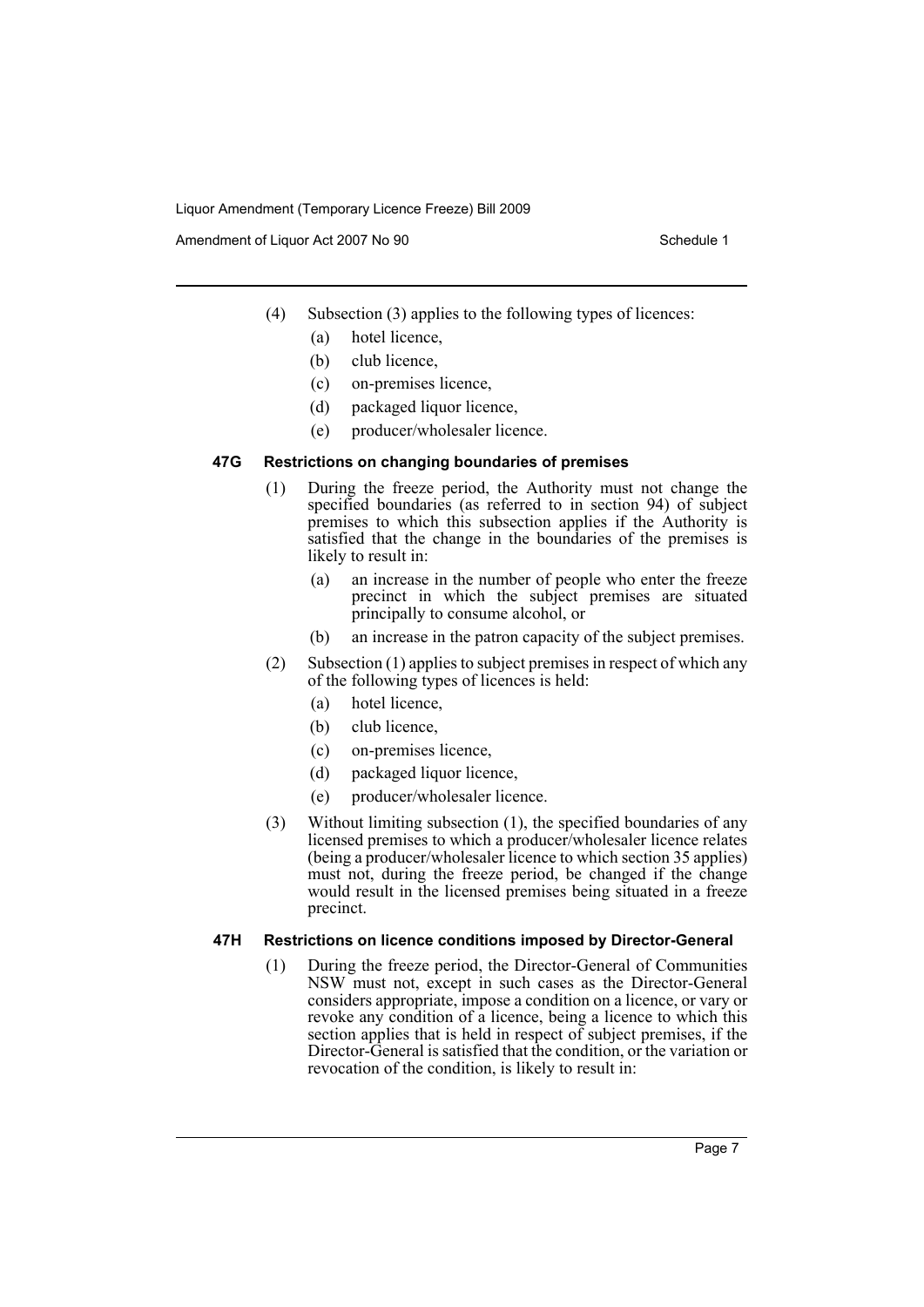Schedule 1 Amendment of Liquor Act 2007 No 90

- (a) an increase in the number of people who enter the freeze precinct in which the subject premises are situated principally to consume alcohol, or
- (b) an increase in the patron capacity of the premises.
- (2) This section applies to the following types of licences:
	- (a) hotel licence,
	- (b) club licence,
	- (c) on-premises licence that relates to a public entertainment venue (including a cinema or a theatre),
	- (d) on-premises licence that relates to a restaurant,
	- (e) packaged liquor licence,
	- (f) producer/wholesaler licence.
- (3) Subsection (1) does not limit the operation of section 47D (1).

#### **47I Restrictions on granting development consent in relation to subject premises**

- (1) During the freeze period, development consent to carry out development on subject premises must not be granted by a consent authority if the development requires a licence, approval, authorisation or other action under this Act that cannot be granted or taken because of the operation of the other provisions of this Division.
- (2) For the purposes of subsection (1), any matter under those other provisions of which the Authority is required to be satisfied is to be a matter of which the consent authority is required to be satisfied.
- (3) This section does not apply to or in respect of an application for development consent:
	- (a) to carry out development on subject premises for the purposes of a restaurant, or
	- (b) to carry out development on subject premises that are in a freeze precinct described in Part 2 of Schedule 5, or
	- (c) that was made on or before the relevant introduction date.
- (4) This section does not prevent:
	- (a) an application for development consent from being amended under the EP&A Act by the applicant for the purposes of removing or modifying that part of the application that would otherwise prevent it from being granted because of subsection (1), or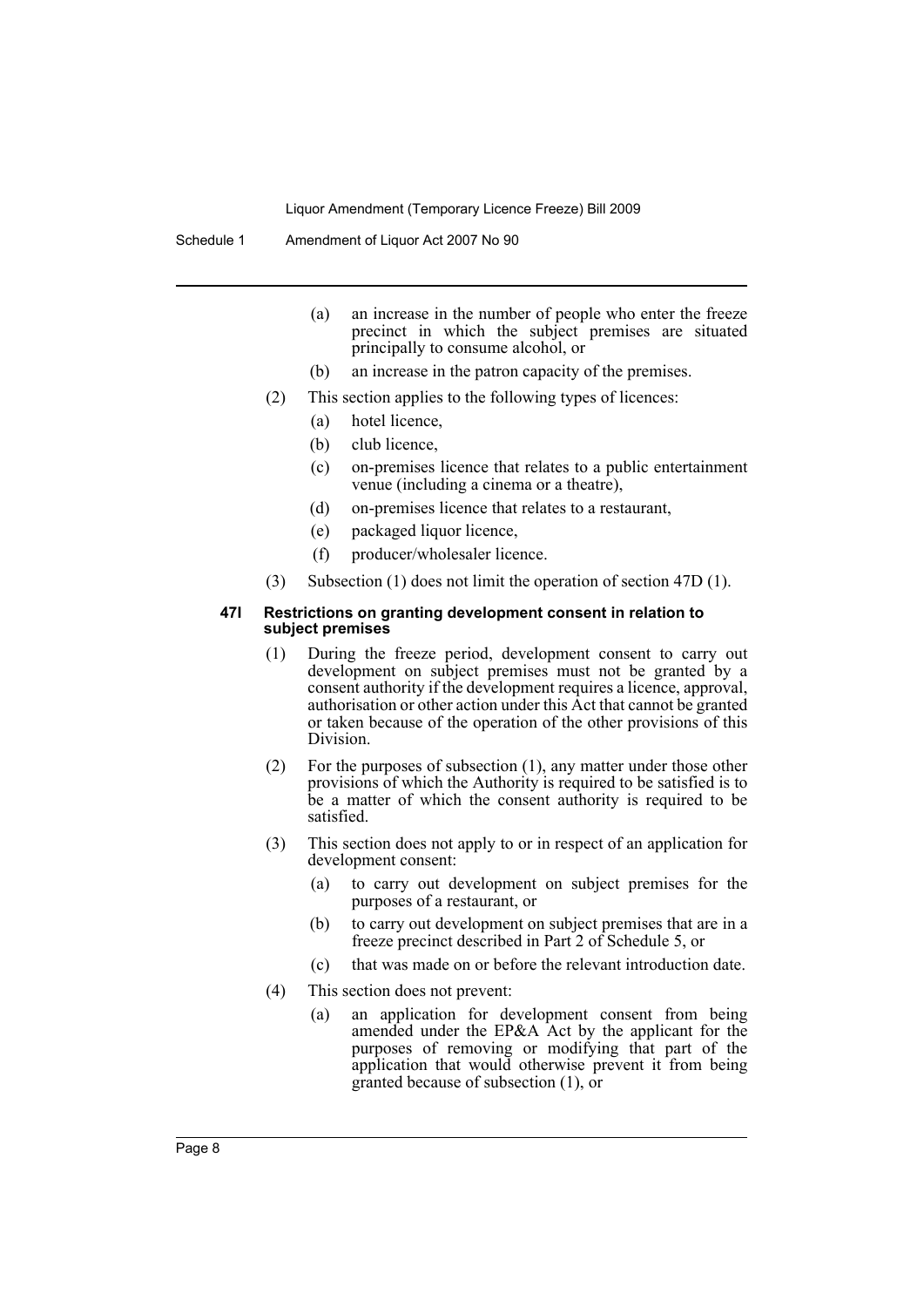Amendment of Liquor Act 2007 No 90 Schedule 1

- (b) the consent authority from determining any such amended application in accordance with that Act.
- (5) A reference in this section:
	- (a) to an application for development consent includes a reference to an application to modify an existing development consent, and
	- (b) to the granting of development consent includes a reference to the modification of a development consent.
- (6) A reference in this section to a consent authority includes, in the case of any development that is complying development, a reference to a certifying authority.
- (7) The provisions of the EP&A Act that provide for an appeal to the Land and Environment Court on the basis that the period for determining an application for development consent has expired before the application is determined do not, for the duration of the freeze period, apply in relation to an application for development consent that cannot be granted by the consent authority because of this section. In the case of any such application for development consent, the period under the relevant provision of the EP&A Act for determining the application is taken to commence immediately on the expiration of the freeze period.
- (8) Words and expressions used in this section or in section 47J that are defined in the EP&A Act have the same meaning as in that Act.
- (9) In this section:

*EP&A Act* means the *Environmental Planning and Assessment Act 1979*.

*relevant introduction date* means the date on which the Bill for the *Liquor Amendment (Temporary Licence Freeze) Act 2009* was introduced into the Legislative Assembly.

# **47J Regulations**

The regulations may:

- (a) impose restrictions on the granting or determination, during the freeze period, of any type of licence or other matter in relation to subject premises (being a type of licence or matter that could be granted under this Act and is not otherwise dealt with under this Division), and
- (b) impose restrictions on the granting, during the freeze period, of development consent to carry out development on subject premises (being development consent that is not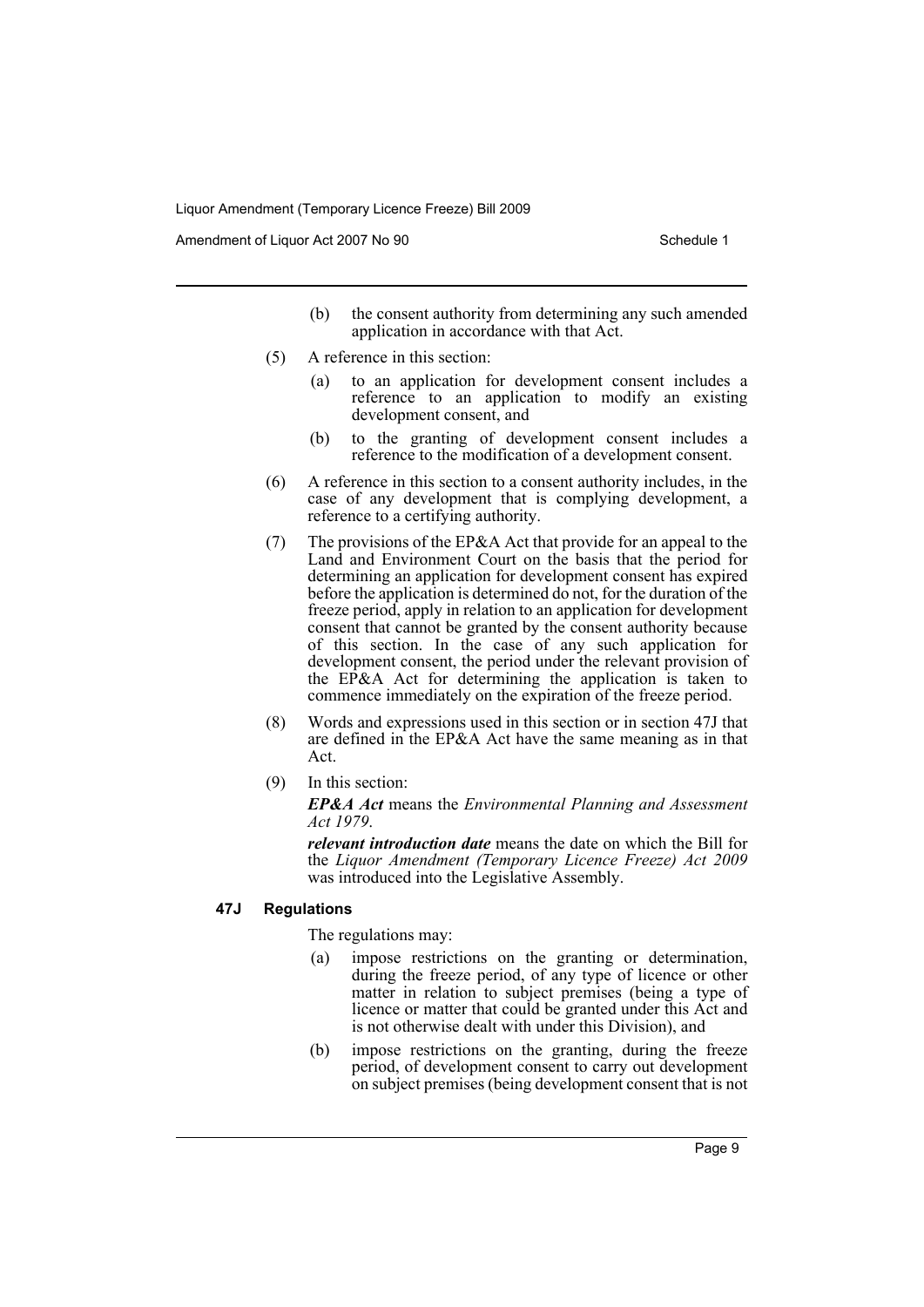Schedule 1 Amendment of Liquor Act 2007 No 90

otherwise restricted by the operation of section 47I and that relates to the carrying out of development to which the other provisions of this Division apply), and

- (c) provide exceptions to all or any part of this Division, and
- (d) amend Part 1 or 2 of Schedule 5 (including, without limitation, by adding or removing, or varying the description of, a precinct).

### **[2] Schedule 1 Savings and transitional provisions**

Insert at the end of clause 1 (1):

*Liquor Amendment (Temporary Licence Freeze) Act 2009*

# **[3] Schedule 1, Part 4**

Insert after Part 3:

# **Part 4 Provisions consequent on enactment of Liquor Amendment (Temporary Licence Freeze) Act 2009**

#### **28 Definition**

In this Part:

*amending Act* means the *Liquor Amendment (Temporary Licence Freeze) Act 2009*.

## **29 Pending liquor-related applications**

- (1) Division 1A of Part 4 (as inserted by the amending Act) extends to an application under this Act for any licence or other matter referred to in that Division that was made on or after 25 June 2009 but not granted or otherwise determined as at the commencement of the amending Act.
- (2) However, Division 1A of Part 4 does not apply in relation to any application under this Act for a licence or other matter that was made before 25 June 2009.

### **30 Crown not liable for any compensation**

- (1) Damages or compensation are not payable by or on behalf of the Crown:
	- (a) because of the enactment of the amending Act or the operation of the amendments made by the amending Act (including the provisions of this Part), or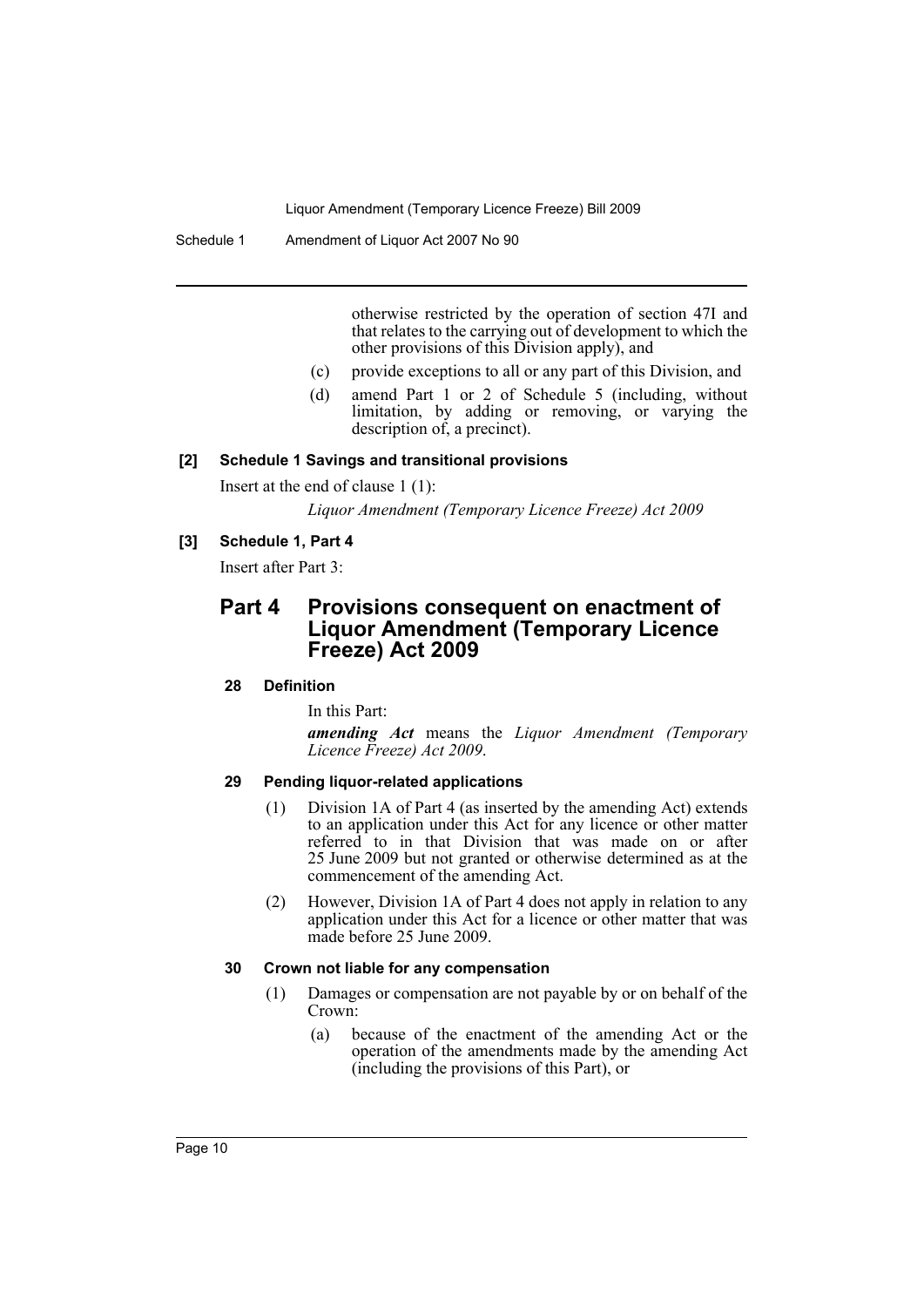Amendment of Liquor Act 2007 No 90 Schedule 1

- (b) for the consequences of that enactment or operation, or
- (c) because of a representation or conduct of any kind about the sale or supply of liquor on any premises or kind of premises.
- (2) In this clause, *the Crown* means the Crown within the meaning of the *Crown Proceedings Act 1988*, and includes any employee or agent of the Crown.

## **[4] Schedule 5**

Insert after Schedule 4:

# **Schedule 5 Freeze precincts**

(Division 1A of Part 4)

**Note.** Maps illustrating the precincts described in this Schedule are available for inspection on the website of the NSW Office of Liquor, Gaming and Racing, Communities NSW.

# **Part 1 Precincts affected by liquor licensing and development consent freeze provisions**

**Note.** All of the provisions of Division 1A of Part 4 of this Act (including the restrictions under section 47I in relation to the granting of development consent under the *Environmental Planning and Assessment Act 1979*) apply to or in respect of the precincts described in this Part.

# **CBD South precinct**

George Street from its intersection with Park Street on its eastern side and Druitt Street on its western side south to its intersection with Hay Street

Liverpool Street from its intersection with George Street east to its intersection with Castlereagh Street

Goulburn Street from its intersection with George Street east to its intersection with Castlereagh Street

#### **Kings Cross precinct**

Darlinghurst Road from its intersection with Kings Cross Road on its eastern side and William Street on its western side northeast to the point that it becomes Macleay Street

Bayswater Road from its intersection with Darlinghurst Road east to its intersection with Ward Avenue